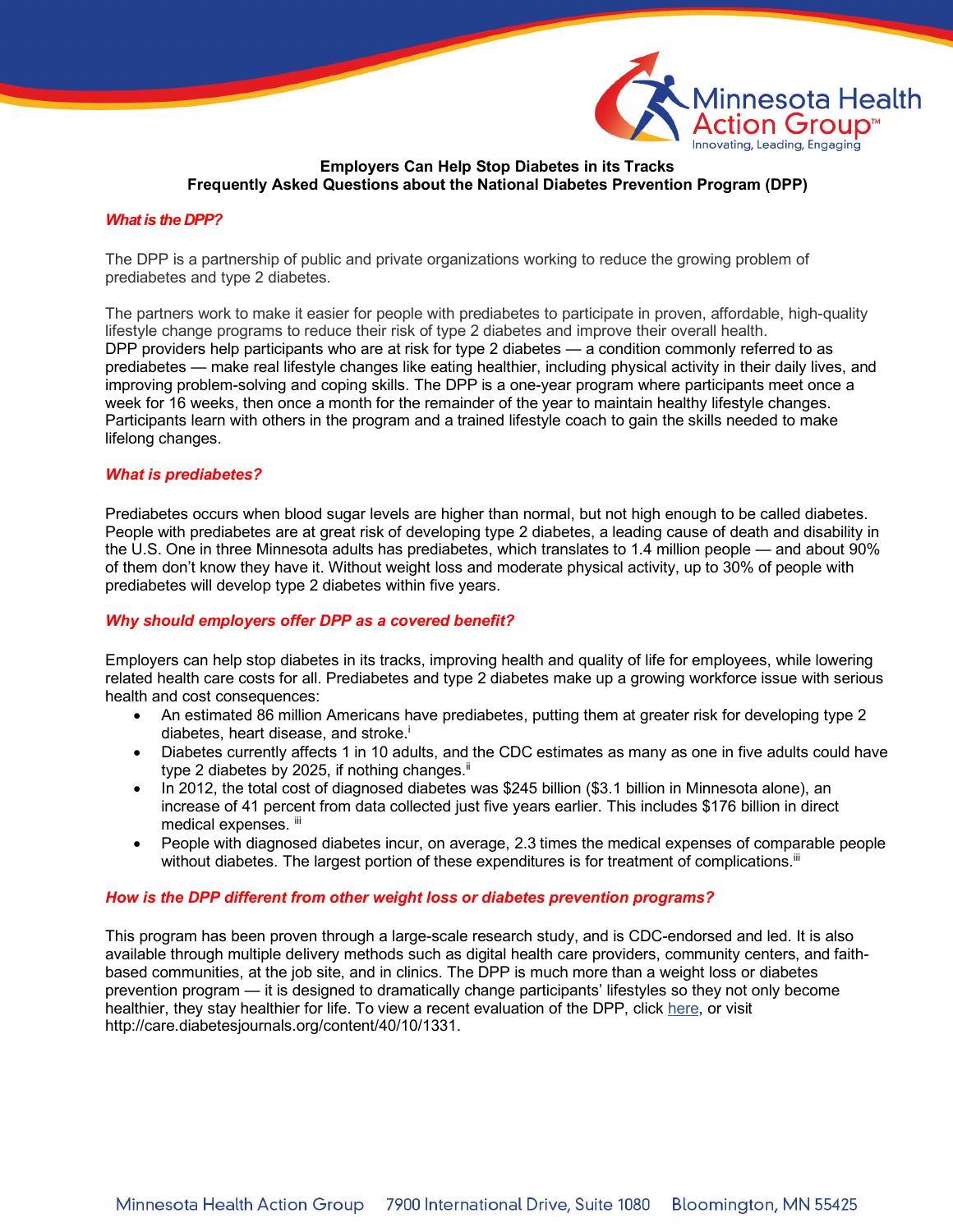### *What do you mean when you say DPP is "proven" or "evidence-based?"*

The CDC DPP Curriculum is based on the Diabetes Prevention Program research study. The clinical research study was led by the National Institutes of Health and supported by the Centers for Disease Control and Prevention. This research was published in the *New England Journal of Medicine* in 2002. Since then, there have been more than 50 studies translating the DPP lifestyle interventions to real-world settings. Several reviews found that these programs decrease body weight, decrease fasting plasma glucose, improve blood pressure and cholesterol levels, and prevent the onset of type 2 diabetes. They found that diet and exercise programs reduced diabetes incidence by 41% on average compared with usual care. *(See Diabetes Prevention Programs Repor[t\\*](http://icer-review.org/wp-content/uploads/2016/05/CTAF_DPP_Draft_Evidence_Report_050916-1.pdf) [from](http://icer-review.org/wp-content/uploads/2016/05/CTAF_DPP_Draft_Evidence_Report_050916-1.pdf) the Institute for Clinical Economic Review to learn more.)*

Studies subsequent to the DPP determined how best to implement the program where people live and work. Further, research examining the effects of a structured lifestyle change program showed that weight loss of just 5% to 7% of body weight (around 15 pounds for most people), achieved by reducing calories and increasing physical activity, reduced risk of developing type 2 diabetes by 58% in people at high risk for the disease. For people over age 60, the program reduced risk by 71%.<sup>iv</sup> Even after 10 years, those who participated in the lifestyle change program had a 34% lower rate of type 2 diabetes. $v$ 

## *How much does the program cost?*

The cost per person of offering the lifestyle change program varies, depending on factors such as DPP provider, health insurance coverage, promotion, recruitment, staff, and logistical costs. There are DPP providers that offer the program free or for a minimal fee if participants meet income eligibility criteria. Some employers choose to have their own in-house DPP lifestyle coach. It's important to note that the cost of preventing diabetes is typically much smaller than the cost of managing the complications of type 2 diabetes. The CDC has determined that intensive lifestyle interventions to prevent type 2 diabetes among people with impaired glucose tolerance to be "very cost-effective" and, in many cases, cost-saving.<sup>vi</sup>

### *How long will it take to engage decision makers, plan and incorporate the DPP into our benefits?*

Planning and implementation varies widely, depending on the size and type of organization. For example, some senior management teams require an in-depth business case for implementing DPP, which may be timeconsuming and will involve working closely with your health insurance provider and/or broker or agent to develop a report and recommendations. Budget considerations and organizational business cycles may also create lengthy lead times.

# *Am I assured the same content quality no matter which DPP provider I choose?*

While each CDC-recognized DPP provider must follow an approved curriculum. It's important to assess the unique needs of your employees and culture before choosing the lifestyle coach(es) and/or vendor(s) best suited for your organization. You may even choose to train coaches from your own staff. By spending time to learn about the results of the DPP providers you are considering, you are more likely to meet with success. *\* URL: http://icer-review.org/wp-content/uploads/2016/05/CTAF\_DPP\_Draft\_Evidence\_Report\_050916-1.pdf*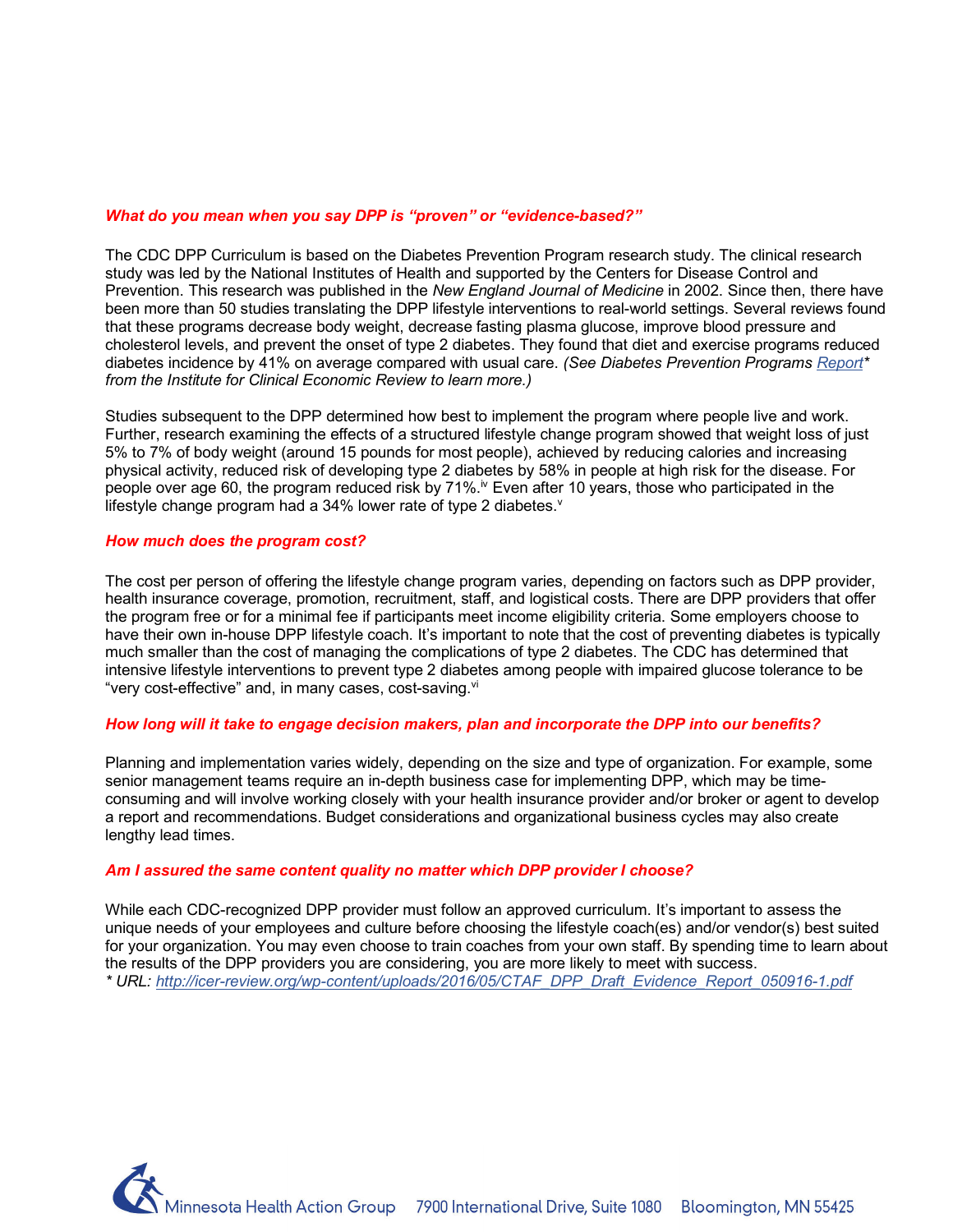# *[How can employers get involved?](http://icer-review.org/wp-content/uploads/2016/05/CTAF_DPP_Draft_Evidence_Report_050916-1.pdf)*

- [Talk to your health insurance provider\(s\) about the p](http://icer-review.org/wp-content/uploads/2016/05/CTAF_DPP_Draft_Evidence_Report_050916-1.pdf)ossibility of covering a CDC-recognized program as a health benefit and offer it to your employees. While self-insured employers have more options than those that are fully insured, your health insurance provider may be able to help you determine potential return on investment and value specific to your organization, as well as help implement the program, process claims, recruit participants, and collect data.
- Check out the vendor summary in this toolkit to view DPP providers.
- While you are working through the details of offering the DPP as a covered benefit, provide prediabetes awareness education for employees through internal websites, bulletin boards, newsletters, social media, and other available channels.
- Include only healthy food and beverage options in vending machines, cafeterias, and at employersponsored events.
- If you participate in organizational or community health fairs, provide free diabetes screenings for employees and their spouses, perhaps offering an incentive to those who have the test administered.
- Survey your employees to find out if this is a benefit they would use if available.

<sup>i</sup> CDC. National diabetes fact sheet: national estimates and general information on diabetes and prediabetes in the United States, 2011. Atlanta, GA: US Department of Health and Human Services, CDC; 2011.

ii Boyle JP, Thompson TJ, Gregg EW, Barker LE, Williamson DF. (2010) Projection of the year 2050 burden of diabetes in the US adult population: dynamic modeling of incidence, mortality, and prediabetes prevalence. Population Health Metrics. 2010; 8:29, 2010.

<sup>&</sup>lt;sup>i</sup> American Diabetes Association. Economic costs of diabetes in the U.S. in 2012. Diabetes Care; 2013;36(4):1033-46.

iv Knowler, WC, Barrett-Connor, E, et al. Reduction in the incidence of type 2 diabetes with lifestyle intervention or metformin. N Engl J Med. 2002;346(6):393–403.

v Diabetes Prevention Program Research Group. 10-year follow-up of diabetes incidence and weight loss in the Diabetes Prevention Program Outcomes Study. Lancet. 2009;374:1677–86.<br><sup>vi</sup> Li R, Zhang P, Barker LE, Chowdhury FM, Zhang X. Cost-effectiveness of interventions to prevent and control diabetes mellitus: A

systematic review. Diabetes Care. 2010; 33(8): 1872–94.